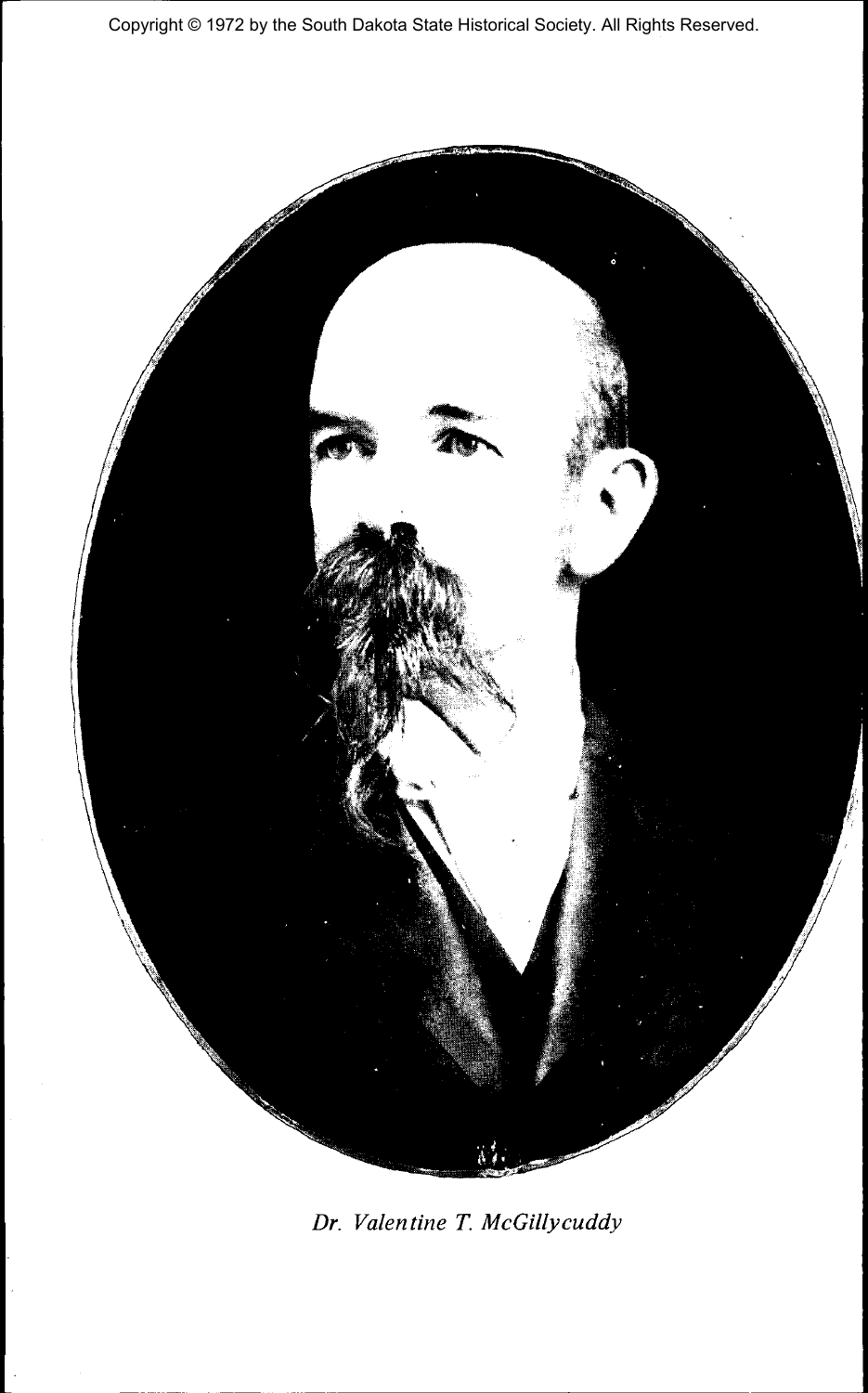## **I** Dakota Images **I**

**«•:••:••:••:•.:..:•.;..:..:..:..>«.>.:..:..:..:.<..:..:.,:..;..;,.;..;..;..;..;.{..;..;..;.,;..;..;..;..;..•..;.,•.,..,...."..,."..**

• Valentine T. McGillycuddy was bom in Racine, *% %* Wisconsin, in 1849. As a young man he studied and *%* « practiced medicine in Detroit, Michigan. Then in *%* • order to improve his health, he joined the United *%* •> States Lake Surveying Service and helped survey *%* <sup>2</sup> the forty-ninth parallel from the Lake of the  $\ddot{\hat{s}}$ • Woods to the Rocky Mountains. Thriving on his *%* **EXECUTE:** life in the outdoors, he became chief topographer • for the Jenney Expedition, organized to verify the *% %* existence of gold in the Black Hills. While there he *%* ? became the first white man to climb Harney Peak, *t*

*%* In 1867 on the recommendation of General *%* • George Crook, McGillycuddy was appointed *% %* surgeon of the Second United States Cavalry, and • • he accompanied the troops into the Dakotas, *%* I Nebraska, Wyoming, and Montana. President Hayes *%* • appointed him Indian agent at the Pine Ridge *%* • Agency in 1879. While there he organized the first  $\ddot{\ddot{\cdot}}$ • Indian police force, developed a boarding school,  $\ddot{\ddot{\bm{x}}}$ • and was under continual investigation by Congress,  $\ddot{\ddot{\bm{x}}}$ • Red Cloud, and the press. His wide range of *%* I acquaintances included Generals Sherman, *%* • Sheridan, Terry, and Crook, Marcus Reno, Bishop *t* • Hare, Buffalo Bill, Wild Bill Hickok, California Joe, • • Calamity Jane, as well as Sitting Bull, Crazy Horse  $\dot{\mathbf{S}}$  and Red Cloud.  $\dot{\mathbf{S}}$ 

Subsectional Before leaving South Dakota in 1897, he served  $\ddot{\mathcal{Z}}$  $\ddot{\ddot{\xi}}$  as a member of the constitutional convention in  $\ddot{\ddot{\xi}}$ I 1889, president of the South Dakota School of *%*  $\ddot{\ddot{\bm{x}}}$  Mines, and mayor of Rapid City. McGillycuddy  $\ddot{\ddot{\bm{x}}}$  $\ddot{\ddot{\xi}}$  lived to be ninety and on 7 June 1939, the flag at  $\ddot{\ddot{\xi}}$ *%* Pine Ridge flew at half-mast from a staff erected *% %* by him sixty years before. His ashes were placed on | **the top of Harney Peak in a crypt prepared for**  $\ddot{\ddot{\phi}}$ *%* them by the Department of Forestry. *%*